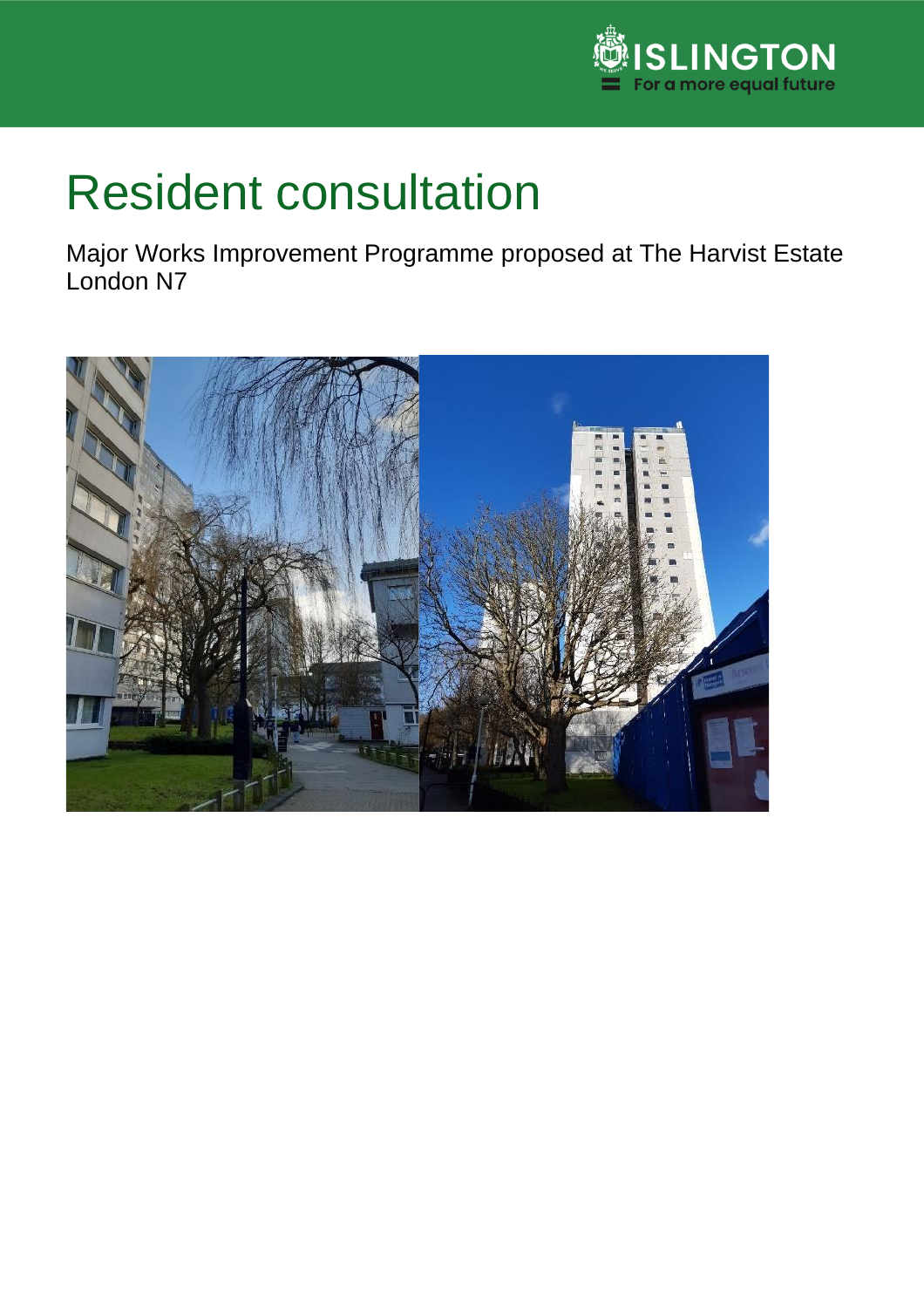## Context for this meeting

Resident's consultation drop-in meeting at Hind House Community Rooms 4pm-7pm, Wednesday 25 May 2022

- The purpose of the resident consultation meeting is to consult with all residents of the estate to hear your suggestions of works required for this project.
- At this stage some early surveys have been undertaken, and further are now underway but no decisions have yet been made on what works will be carried out.
- A detailed schedule of works will be developed over the coming months, and the suggestions made at this meeting will be taken on board.
- We cannot guarantee that suggested works will be done, but they will be reviewed by technical and financial council staff.

## Project Team

| <b>Role</b>                    | <b>Name</b>            | <b>Contact</b>                                                     |
|--------------------------------|------------------------|--------------------------------------------------------------------|
| <b>Project Lead</b>            | Jo Meehan              | Phone - 020 7527 5217<br>$Email - jo$ .meehan@islington.gov.uk     |
| Senior Project Manager         | <b>TBC</b>             | Phone $-020$ 7527 tbc<br>$E$ mail – tbc@islington.gov.uk           |
| <b>Project Liaison Officer</b> | <b>Sherene Alleyne</b> | Phone - 020 7527 3561<br>Email Sherene.alleyne @islington.gov.uk   |
| Leasehold Project<br>Manager   | <b>Richard Powell</b>  | Phone - 020 7527 8415<br>$Email$ – richard.powell@islington.gov.uk |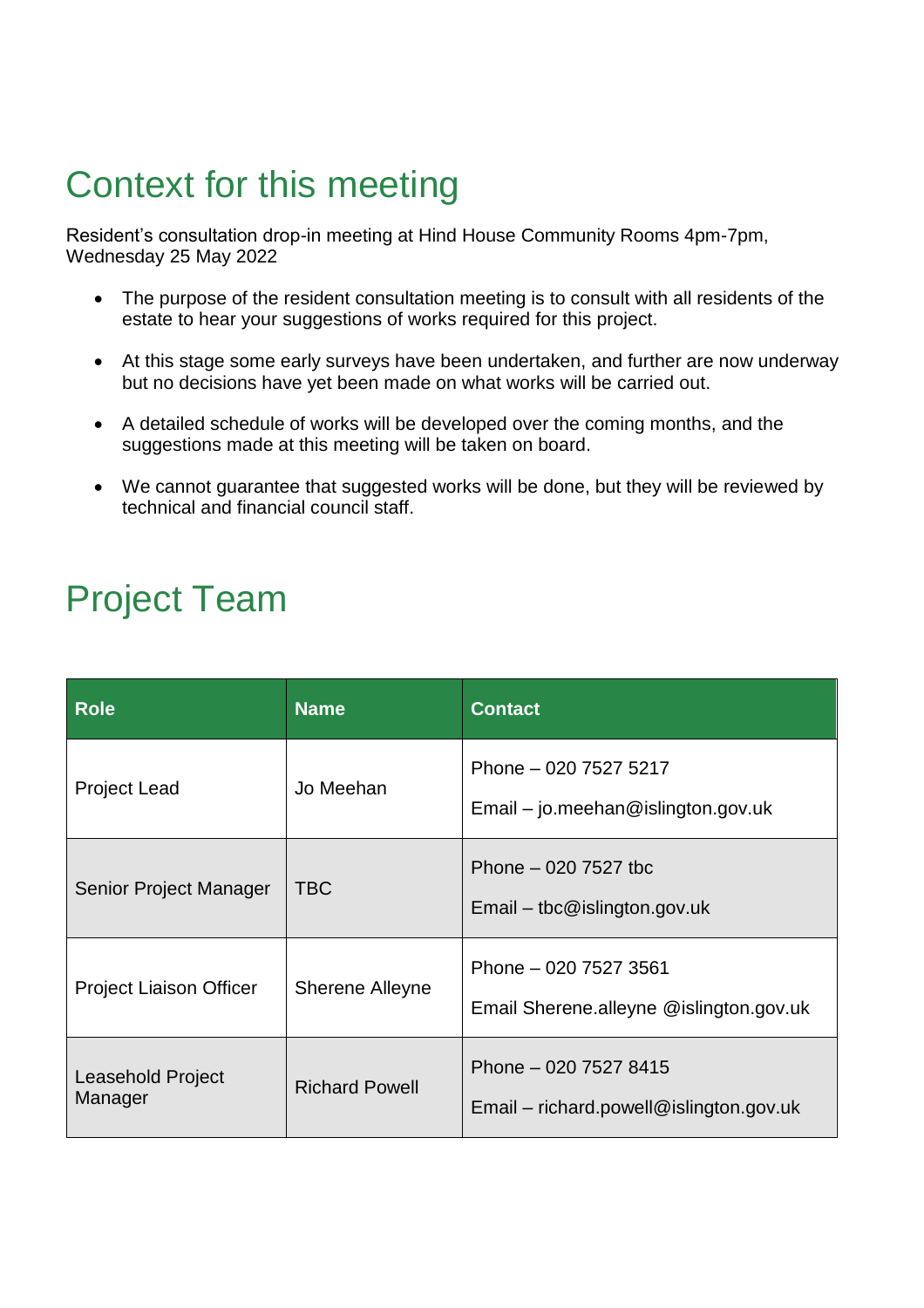## What are Cyclical Improvement Works?

- The works proposed are mainly **cyclical improvement works**. These are undertaken by the council on a seven to ten-year inspection programme. They consist of both preventative maintenance works and improvement works.
- **Preventative maintenance** works are actions that are required to ensure the best possible performance of the building fabric for a further seven to ten years. These are typically remedial and investigative works that minimise the occurrence of leaks, damp penetration and other problems which may have greater consequences if left unattended to.
- **Improvement works** are those that are necessary to ensure acceptable living conditions in the building. These are usually the addition of items or features that were not a part of the original building design but are now considered a necessity. Examples include improvements to the energy performance of the building or addition of fire safety features.

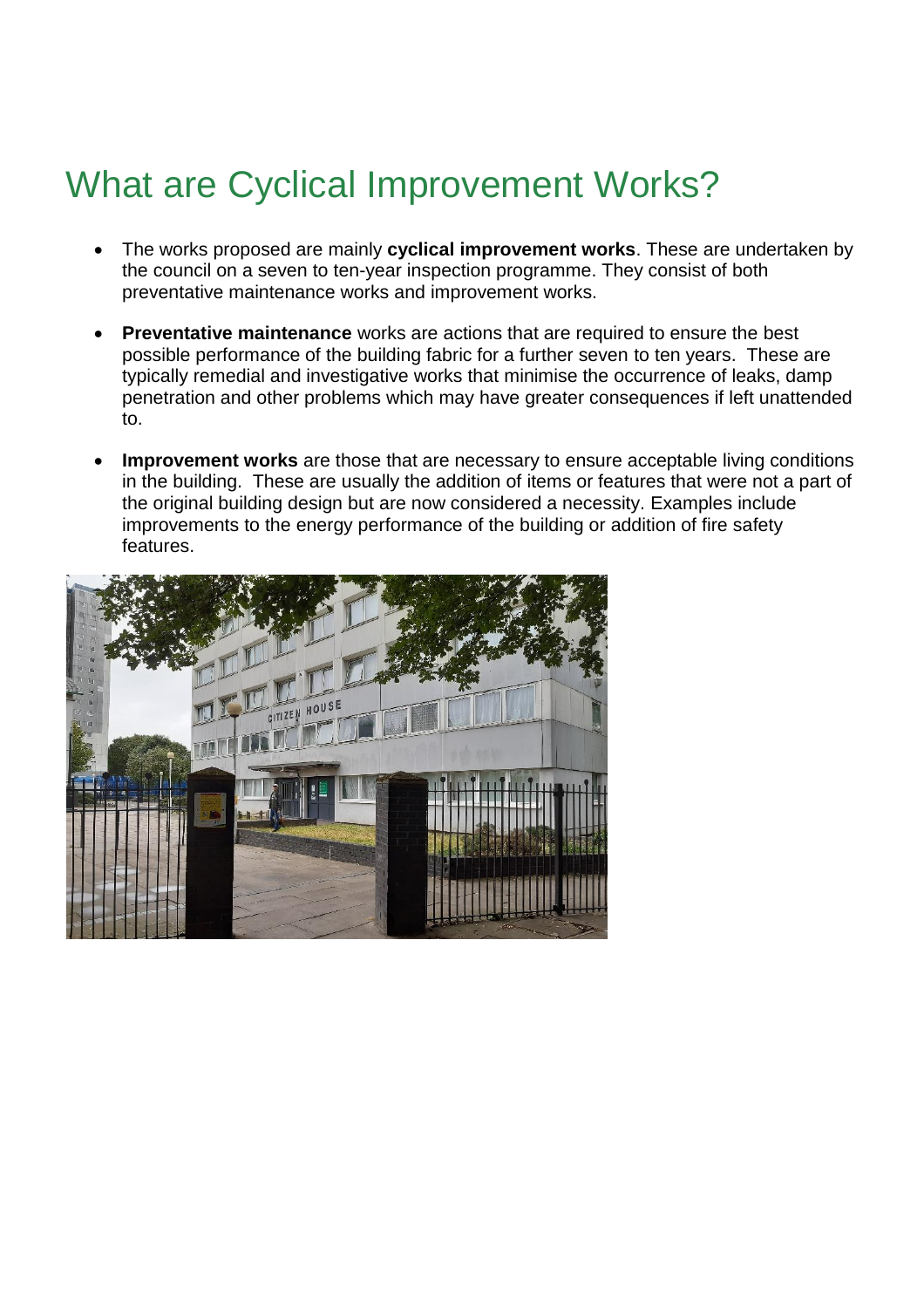## List of addresses

| <b>Address</b>           | <b>Total</b><br>properties | <b>Leasehold</b><br>properties | <b>Tenanted</b><br>properties |
|--------------------------|----------------------------|--------------------------------|-------------------------------|
| <b>Citizen House</b>     | 111                        | 19                             | 91                            |
| <b>Lillingston House</b> | 110                        | 16                             | 94                            |
| <b>Talbot House</b>      | 110                        | 14                             | 96                            |
| <b>Hind House</b>        | 110                        | 21                             | 89                            |
| <b>Swainson House</b>    | 24                         | $\overline{4}$                 | 20                            |
| <b>Everett House</b>     | 24                         | 9                              | 15                            |
| <b>Hindley House</b>     | 24                         | 8                              | 16                            |
| <b>Tenby House</b>       | 24                         | 3                              | 21                            |
| Lever Buildings          | $\overline{2}$             | $\overline{2}$                 | $\overline{0}$                |
| <b>TOTAL:</b>            | 539                        | 94                             | 445                           |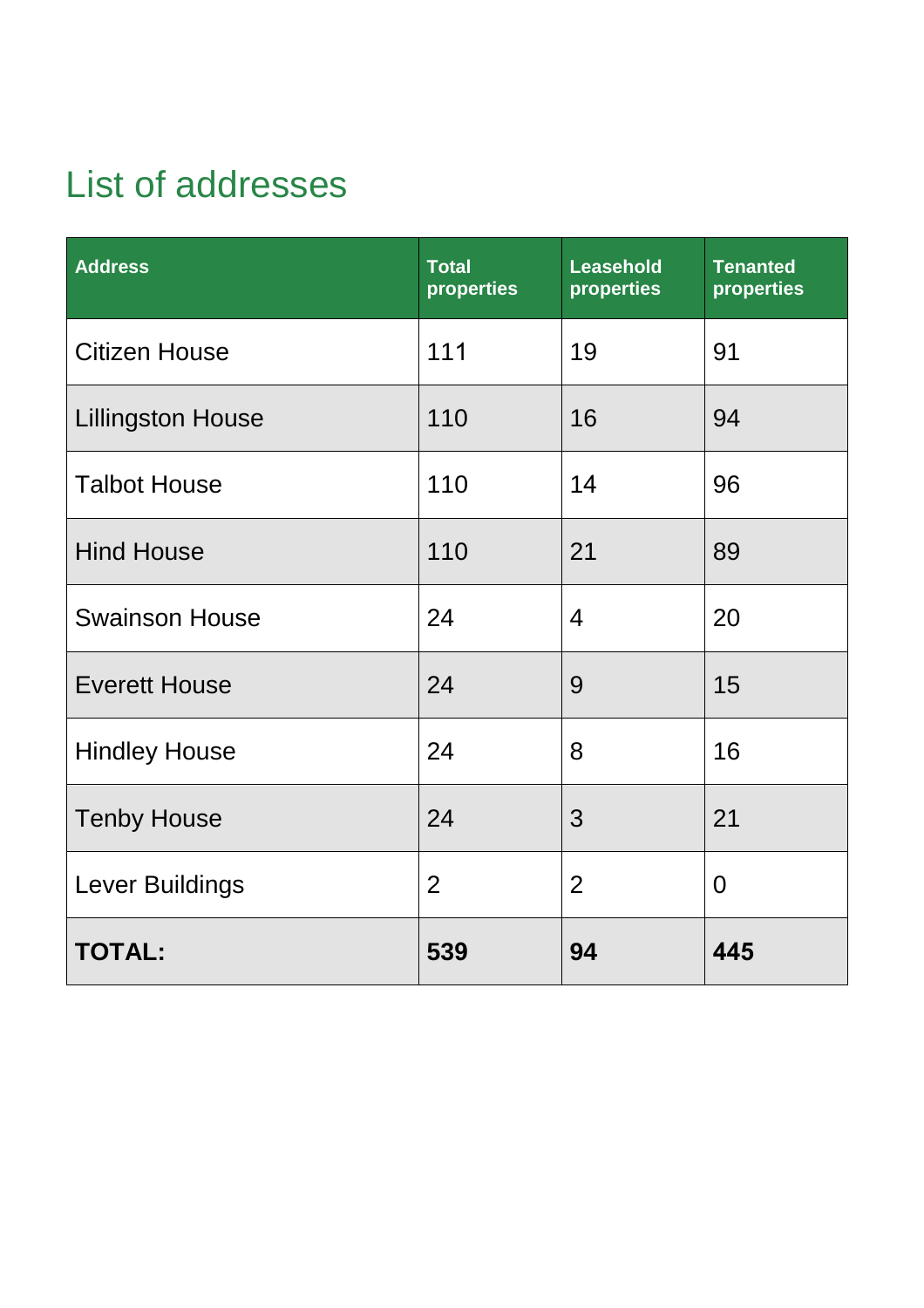## View of the Harvist Estate





### Examples of Cyclical Improvement Works

- **Repair or renewal of roofs -** surveys will be undertaken to assess what level of repair the roof requires (if any). If it is necessary to renew the roof, it will be upgraded to improved thermal insulation standards.
- **Painting all previously painted surfaces -** this ensures the longevity of the weatherproofing of the fabric of the building and helps avoid damp penetration. Internal communal areas will also be painted to improve their appearance and ensure adequate fire-resistance of surfaces.
- **Repair or renewal of windows -** overhaul of windows to ensure they are in best possible condition. Renewal will be considered if they cannot be economically repaired.
- **Inspecting brickwork and concrete and repairing defects -** concrete and brickwork suffer from weathering over the years. These repairs help improve the weather-tightness of the building and avoid further deterioration.
- **Clearing out all drainage and making repairs -** drains are inspected, cleared through and repaired as required.
- **Balcony and walkway surfaces -** coverings to balconies, walkways and internal communal areas will be inspected and repaired or renewed as required.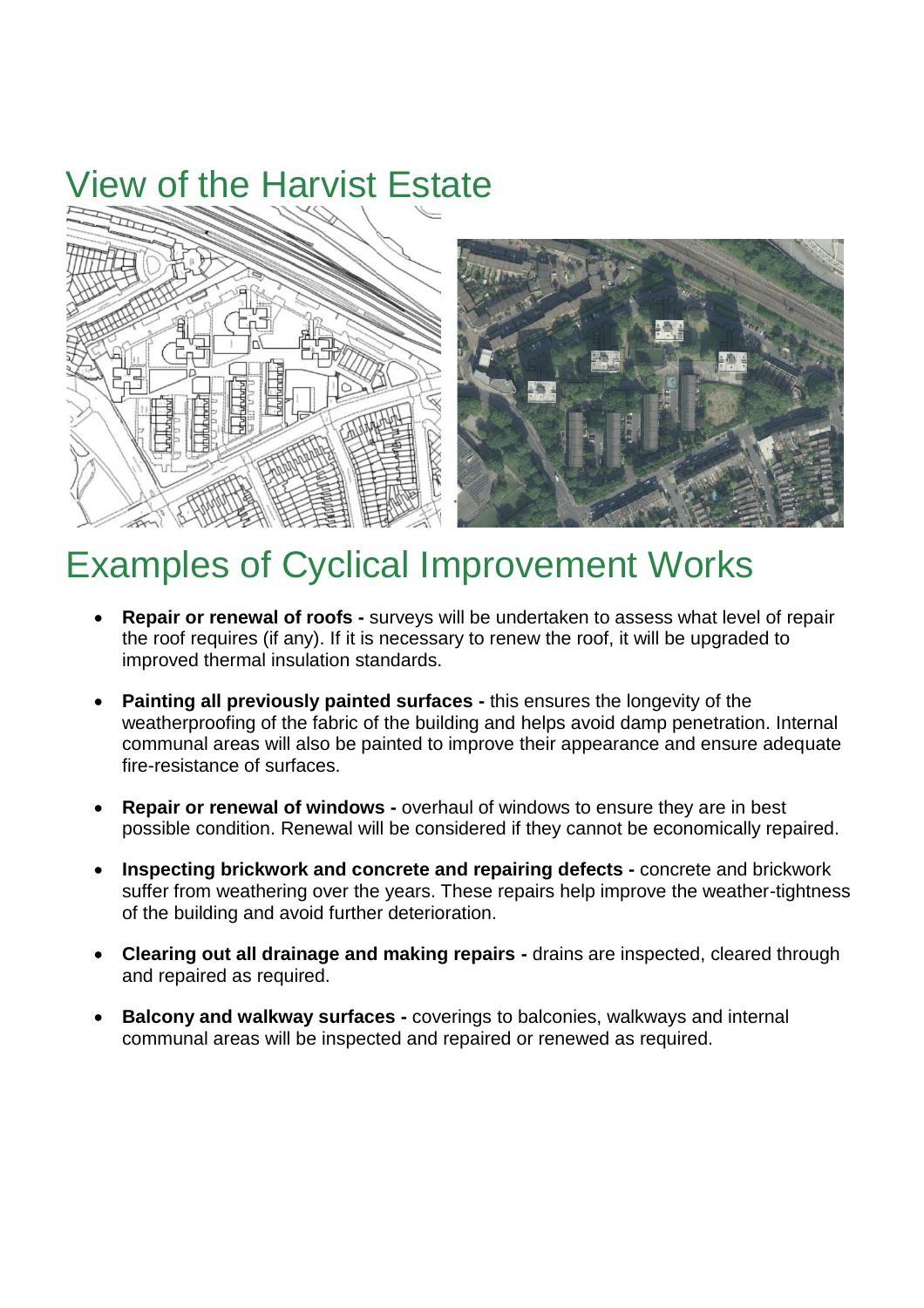## Additional works within the scope of this project

Cyclical Improvement Works are works to the external and communal fabric of the building, and consequently do not usually include the following however in this instance we plan to expand the work to include:

- Lift renewal
- Insulation
- Cladding and façade renewal
- Heating and hot water systems
- Internal ventilation systems
- Communal power and lighting
- Supplementary fire safety features

The scope of the work will be reviewed again in September 2022 once we have all the information and surveys completed.

### What happens next?

**Scheme development** - detailed building surveys will be made by council technical staff and other external consultants. A scope of works will be developed using a variety of sources including surveys, resident observations, and repair records.

**Indicative cost letters for leaseholders** - indicative cost letters are sent as soon as an estimated cost of the works is known. This is an early estimate and is intended to act as a guide to potential costs. Leaseholders have three months to consider these costs.

**Scope of works letters for tenants** - tenants will receive a similar letter outlining the proposed scope of works.

**Section 20 consultation** - this is the legislative consultation process. At this stage, leaseholders will be sent a scope of works and a maximum cost of the works and be given a formal 30-day observation period.

**Carrying out the works** - we hope to start works in the autumn of 2023. This is dependent on a few factors such as the extent of works and any arising need for planning permission. Further detail on programme will be available as the detailed scope of works progresses.